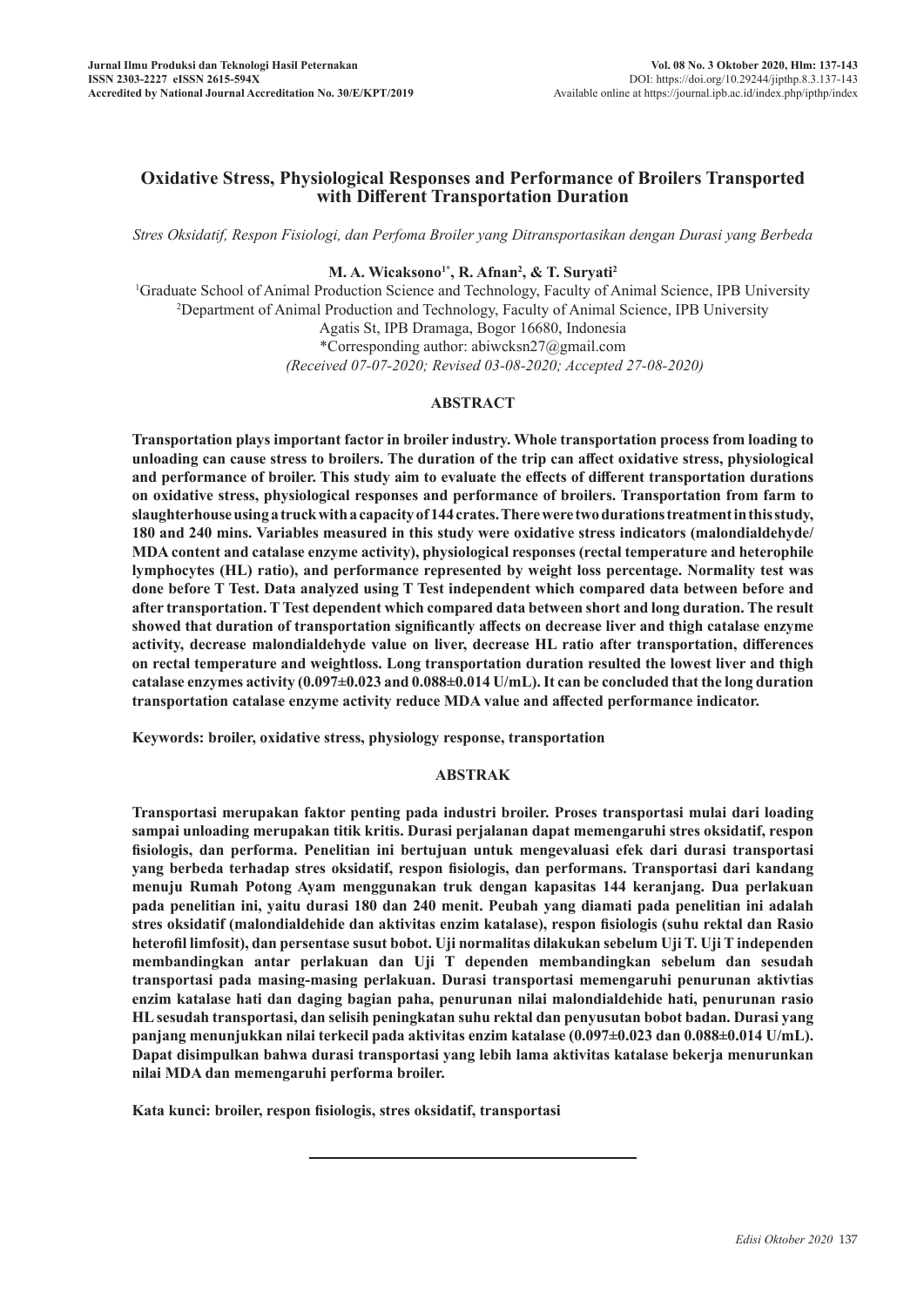# **INTRODUCTION**

Transportation plays important role in the broiler industry. Commercial broilers are often transported without proper handling and respect to welfare that cause potential losses such as weight loss and event death. Three main factors to be considered in carrying out transportation are conditions of broilers, vehicles, and human resources. Broiler and vehicle conditions must be fit for transport process to prevent losses during transport process. Human resources must have appropriate competence for transportation process starting from loading, travelling, and unloading.

Transport duration can affect the condition of broiler. Traffic situation in Indonesia is relatively difficult to handle, traffic jams can occur unpredictedtably especially in West Java which had many broiler industries. Unevent road surface can cause lot of shocks to broiler during transport. Broilers transportation in Indonesia uses various types ranging from trucks with a capacity of 144 crates or a pickup truck with a smaller crate capacity. Therefore, in Indonesia travel distance is not suitable and rarely used to measure its effect on broilers. Death risk in travel can be caused by health status of broilers as they are sensitive to environmental conditions (Bayliss and Hinton 1990, Mitchell and Kettlewell 2009). Heat load during transport process occur at loading, travelling, and conditions in the crates, and unloading (Whiting *et al*. 2007).

Crate density can affect the microclimate in a vehicle. Optimal relative humidity for broilers ranges from 60% to 70%. Temperature above 28 ˚C and humidity up to 80% cause an increase body temperature to 0.42 **˚**C per hour (Mitchell and Kettlewell 1994). Broiler physiology response during transportation can describe the level of stress experienced. Some physiological responses that are usually measured as stress indicators are blood profile, oxidative stress, and catalase enzyme activity in liver and meat.

Blood profile can describe the stress level of broiler. Broiler transportation with a distance of 120 km reduces levels of hemoglobin, hematocrit, and blood triglycerides (Purwadi 2008). Stress can be observed from the number of leukocytes and heterophyl lymphocytes ratio. The increased numbers of leukocytes beyond the normal limit can indicate the presence of stress in broiler. Heterophyls and lymphocytes are parts of leukocytes.

This research aimed to evaluate the microclimate, physiological reponse, blood profiles, oxidative stress, and weight loss in broilers during transportation with different duration. The results obtained are expected to provide input to the broiler industry for optimizing the transportation duration process.

#### **MATERIALS AND METHODS**

#### **Materials**

Transportation from farm to slaughterhouse using a truck with a capacity of 144 crates. On one crates there were 14 to 15 broilers. On one vehicle can transport 2016 2160 broilers. to In one treatment three replications were carried out on the same vehicle.

#### **Treatment**

The treatment was the length of trip from farm to the chicken slaughterhouse. Following the company operational procedure. Farm and slaughterhouse is located at Parung, Bogor. There were two duration treatments, P180 and P240 which were 180 and 240 minutes. Initial time of transport from farm to slaughter house was at 01.30 WIB and at 00.00 WIB respectively.

#### **Measurement of Variables**

Temperature and humidity during transport process were recorded. Body weight, rectal temperature, and blood sampling was taken and measured before and after the transportation process from the same individual animals. In one treatments used six individual animals for blood, body weight, and liver and thigh sampling. Body weight depreciation seen from difference body weight before and after transportation. Oxidative stress was examined from liver and lower thigh meat using Singh methods for malondialdehyde analysis and Iwai methods for catalase analysis.

## **Temperature Humidity Index (THI)**

Temperature humidity index (THI) was determined from wet and dry temperature of environment. Digital data logger was installed at 50 cm from the surface of the vehicle to measure temperature and humidity of the environment. Data logger measure temperature and humidity during transportation process. THI calculation used the formula of  $(0.85 \times$  dry temperature) +  $(0.15 \times$  wet temperature) (Tao and Xin 2003).

## **Rectal Temperature**

Rectal broiler temperature was measured using APPA digital thermometer. This thermometer was inserted 2-3 cm depth into broiler rectal. Measurement was stopped when the temperature was fix.

#### **Heterophile Lymphocyte Ratio**

Heterophile lymphocyte ratio was tested using metode of Bain (2005). The ratio of heterophile lymphocytes ration was determined by comparing the percentage of heterophils and lymphocytes. Leucocyte differentiation was run to get the number of heterophile and lymphocyte.

Leucocyte differentiation was applied by observing the shape of blood body and calculate its percentage, afterwards. Blood sample preparations followed the common procedure by using Giemsa's solution. The preparate was fixed with methanol solution for five minutes. A microscope used to observe the the shape of blood body and percentage was then calculated.

## **Malondialdehyde Analysis**

Malondialdehyde (MDA) was tested using method of Singh (2002). Liver and meat of 1.25 g each was chopped until smooth then mixed with 5 mL of PBS solution under cold conditions (0 °C to 4 °C). Homogenates were centrifuged at 4500 rpm for 10 minutes to get supernatant. Extracts with concentrations of 25, 50, and 100 ppm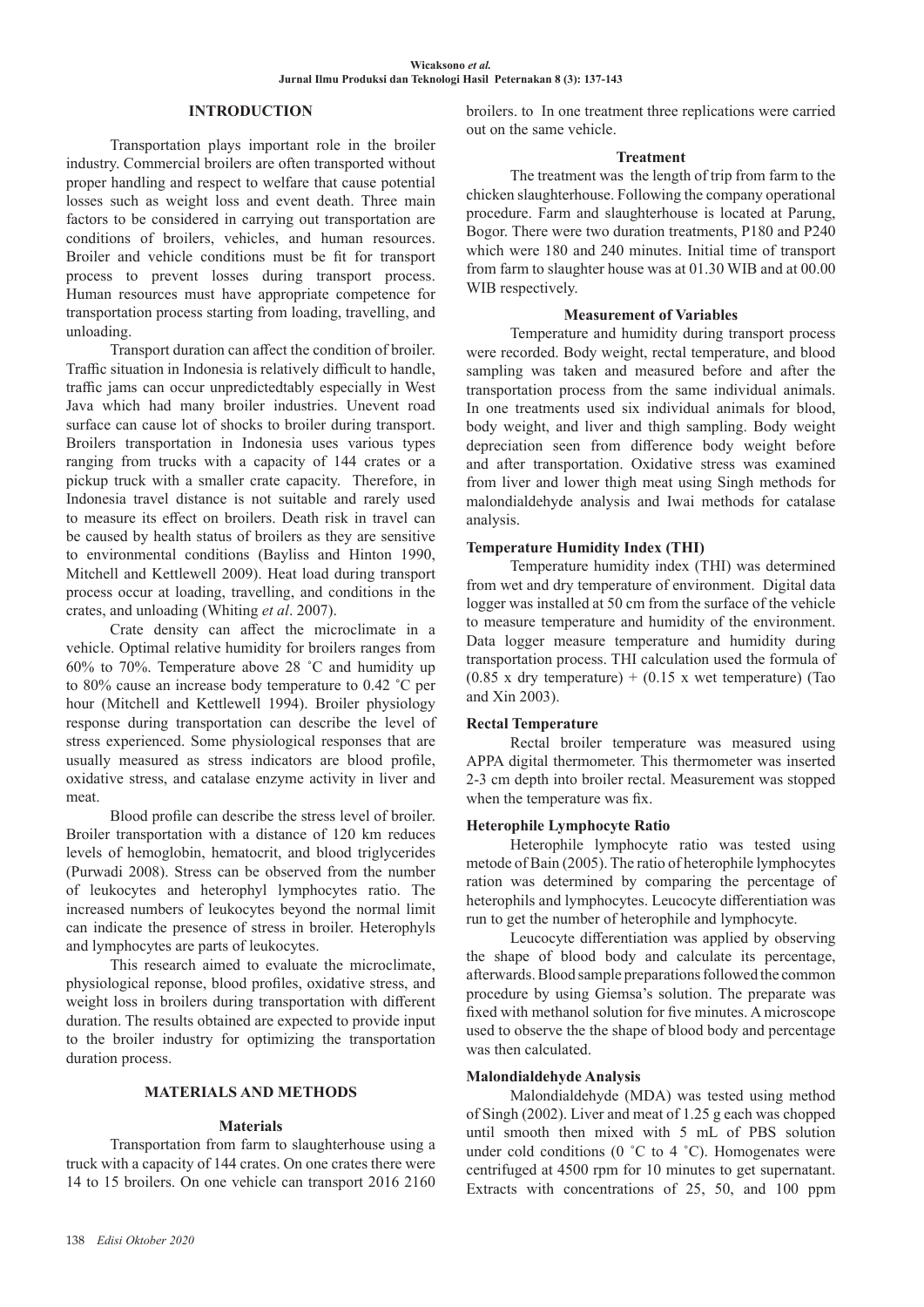(dissolved in EtOH) were put into a test tube and allowed to evaporate until dry. One mL potassium chloride 0.2 mM and 0.5 mL homogenate were inserted into test tube. Peroxidation formed by adding 100 μL ferric chloride 0.2 mM. Incubation at 37 °C for 180 minutes was performed by adding 2 mL of cold 0.25 N HCl (15% trichloroacetic acid (TCA), 0.38% TBA, and 0.5% BHT). The solution was heated at 80 °C for 60 minutes. The sample was cooled at room temperature and then centrifuged and measured on a spectrophotometer with absorbance of 532 nm.

## **Catalase Activity**

Catalase enzyme activity was tested using Iwai method (2002). Liver and broiler meat of 1.25 g each was chopped until smooth and then PBS solution was added with a KCl content of 1.15% and centrifuged at 10000 rpm for 10 minutes. A supernatant of 0.125 mL was added with 0.5 mL of potassium phosphate buffer (pH 750 mM) containing 10 mM of hydrogen peroxide in a quartz cuvette. Absorbance measured at 240 nm was recorded every 15 seconds for 1 minute using a spectrophotometer. Catalase activity (U/mL) was calculated as follows: (sample-blank / 0.0436) (2.5 / 0.5).

## **Data Analysis**

Normality test was done before T Test. Data analyzed using T Test independent which compared data between before and after transportation for rectal temperature, heterophyl, lymphocytes, HL ratio, and body weight. T Test dependent which compared data between short and long duration for temperature humidity index, temp difference, HL ratio difference, malondialdehyde value, and catalase enzyme actitviy.

## **RESULTS AND DISCUSSION**

## **Temperature Humidity Index (THI)**

Temperature, humidity, and THI were significantly different between treatments both outside and inside crates. THI outside crates at P240 treatment was higher than P180 (Table 2), whereas THI inside crates at P180 was higher than P240 (Table 1). THI outside crates was more influenced by temperature of environment, while THI inside crates was influenced by temperature of environment as well as heat generated by broilers inside crates.

Transportation P180 was started at 01.30 WIB from farm and arrived at slaughterhouse at 03.45 WIB (150 minutes), while P240 was started at 23.50 WIB from farm and arrived at slaughterhouse at 04.15 WIB (265 minutes). The difference in departure time (between P180 and P240) for two hours resulted differently ambient temperature. The difference in travel time P180 (150 minutes) and P240 (265 minutes) also had supported by differences in air humidity. The trip in early morning, more affected by higher humidity and affects THI outside crates. This results in a decrease in wet temperature Twb which was higher at P240 because much heat was absorbed by water. Although transported in early hours morning, THI values in two treatments showed tense environmental conditions for broilers. According to results from Scanes (2004) that broilers were in a comfort zone with an ambient temperature of 18 to 24 ° C with a humidity of 50 to 75%.

According to Mitchell and Kettlewell (2009), dry temperature inside crates must be maintained in range of 23 to 24 ° C therefore broiler was in comfort zone. In this study showed that the dry temperatures ranged from 28 to 28.9 ° C, and broilers should be in a stress condition.

Temperature and humidity were climatic factors that interrelated. Higher temperatures cause increased respiratory activity and result in increased humidity in crates. The humidity in crates was increased followed with broilers heat production resulted in broilers being in a wet condition which affects the weight measurement after transportation. This is in line with the statement of Joseph *et al.* (2012) that THI values exceeding 21°C cause an increased in broiler body temperature by 1.7°C that indicate increased body heat production. Increased broiler body temperature is one of characteristics broiler feel stress. Excessive heat production will increase the dry temperature in crates.

## **Rectal Temperature**

The temp difference was not significantly different it means the transportation process has not caused stress in rectal temperature response (Table 3). The optimal rectal temperature for broilers in hot climate is at 40.5 to 41.5 (Etches *et al*. 2008). Panting is caused by environmental conditions from high temperatures and humidity. Panting is indicating broilers experiencing stress and affects body heat production it can be seen in rectal temperature. In

Table 1. Temperature Humidity Index inside crates at short and long duration

| Treatments       | Temperature dry bulb $(^{\circ}C)$ | Rh(%)             | Temperature wet bulb $(^{\circ}C)$ | ГHІ                |  |
|------------------|------------------------------------|-------------------|------------------------------------|--------------------|--|
| P <sub>180</sub> | $28.90 \pm 0.56a$                  | $85.15 \pm 2.42a$ | $26.04\pm0.57$ b                   | $27.78 \pm 0.54a$  |  |
| P <sub>240</sub> | $28.00 \pm 0.07$ b                 | $76.08 \pm 0.7$ b | $24.64 \pm 0.17$ a                 | $27.49 \pm 0.09 b$ |  |
|                  |                                    |                   |                                    |                    |  |

Note: "Means in the same column with different superscript differ significantly (P<0,05)". Note: P180=Treatment with duration 180 minutes; P240=Treatment with duration 240 minutes.

| Treatments       | Temperature dry bulb $(°C)$ | Rh(%)             | Temperature wet bulb $(^{\circ}C)$ | THI              |
|------------------|-----------------------------|-------------------|------------------------------------|------------------|
| P <sub>180</sub> | $26.40\pm0.88b$             | $96.10 \pm 3.29a$ | $25.95 \pm 0.67a$                  | $26.25 \pm 0.75$ |
| P <sub>240</sub> | $27.89 \pm 0.08a$           | $75.64\pm0.55b$   | $24.47\pm0.15b$                    | 27.38±0.09a      |

Note: "Means in the same column with different superscript differ significantly (P<0,05)". Note: P180=Treatment with duration 180 minutes; P240=Treatment with duration 240 minutes.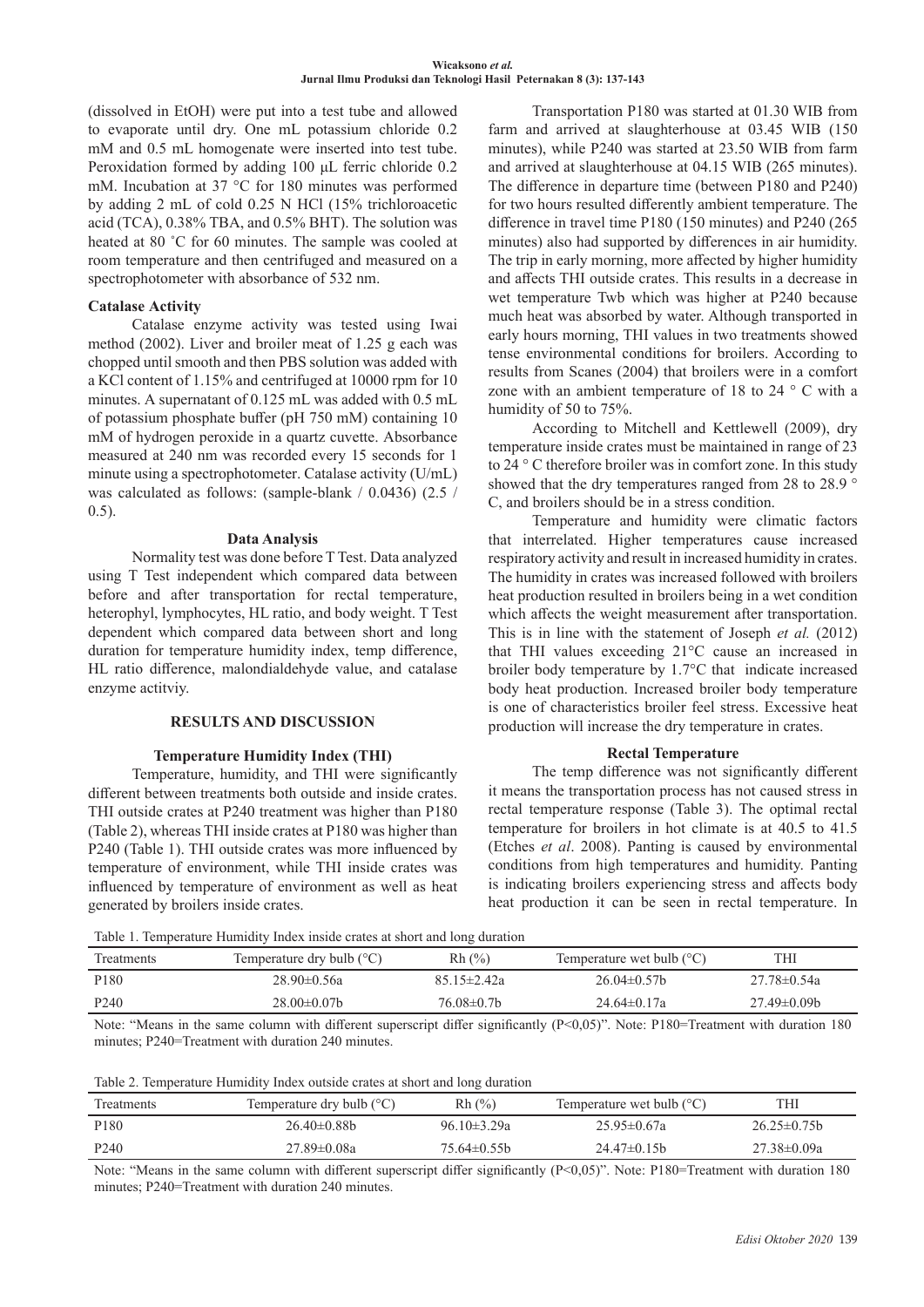#### **Wicaksono** *et al.*  **Jurnal Ilmu Produksi dan Teknologi Hasil Peternakan 8 (3): 137-143**

| Table 3. Broiler rectal temperature before and after |
|------------------------------------------------------|
| transportation                                       |

| Treatments       | Rectal temperature |                                                        | Temp       |
|------------------|--------------------|--------------------------------------------------------|------------|
|                  | <b>Before</b>      | After                                                  | difference |
|                  | transportation     | transportation                                         |            |
| P <sub>180</sub> |                    | $41.517\pm0.293b$ $41.730\pm0.308b$ $0.217\pm0.214$ ns |            |
| P <sub>240</sub> |                    | $41.817\pm0.475a$ $41.917\pm0.462a$ $0.100\pm0.120ns$  |            |

Note: "Means in the same column (a and b) with different superscript differ significantly (P<0,05)". P180=Treatment with duration 180 minutes; P240=Treatment with duration 240 minutes.

this study there was no broilers from total (12 broilers) had panting. THI inside crates that exceeds 21 °C affect to broiler temperature increased up to 1.7 °C above normal body temperature (41 °C) (Joseph *et al.* 2012). In this study THI inside crates exceeds 21 °C so rectal temperature after transportation must be above normal body temperature.

The highest rectal temperature changes were obtained in P180 with broiler weights 1.6 to 1.8 kg with THI outside the crates of 26.25. The highest THI for outside crates (P240) not affect to rectal temperature differences. P180 rectal temperature differences was high than P240 because temperature was increased so affect to broiler metabolism.

## **Heterophile, Lymphocyte and HL Ratio**

Table 4 showed that heterophile, lymphocyte, and HL ratio in the treatment of transport duration of 180 minutes (P180) and 240 minutes (P240) were significantly different between before and after transport. Heterophile values in P180 and P240 after transportation (32.5 and 30.17) decreased compares to before transportation (33.5 and 30.83). Decreased heterophile values illustrate that broilers did not experience stress. The heterophile values between treatments were significantly different. The heterophile value P240 (30.83 and 30.17) was smaller than P180 (33.5 and 32.5).

There was a difference in lymphocyte value after transportation for two treatments. There was an increase in P180 (58.33 to 58.83). Meanwhile a decrease was found in P240 (59.83 to 59.67). The lymphocyte between treatments differed significantly only before transportation, whereas P240 (59.83) has a higher value than P180 (58.33). The decrease of lymphocyte in P240 can be caused by a reduction in the weight of lymphoid organs including the Fabricius bursa due to heat stress (Siegel 1995). Broiler chickens will increase the secretion of glucocorticoid hormones and affect a decrease in the level of lymphocyte in the blood (Siegel 1995). High ambient temperature and humidity above normal can reduce the weight of Fabricius (Kusnadi 2009).

Heterophile has the function of a defense system against infection by a mechanism acting on the area infected by unidentified object. Meanwhile lymphocyte has the function of the formation of antibodies that have circulation in the blood and development of cellular immune systems (Frandson 1992). The heterophile value of broilers is highly influenced by animal genetic, livestock stress level during its life, environmental conditions both in the maintenance and overall transportation process, and adequacy in feed nutrients (Thaxton and Puvadolpirod 2000).

 After transportation, the HL ratio of P180 and P240 decreased from 0.58 and 0.55 to 0.55 and 0.51, accordingly. The HL ratio between treatments differed significantly. HL ratio of P240 (0.52 and 0.51) was lower than of P180 (0.58 and 0.55). The blood components determine the HL ratio as a stress indicator. HL ratio for broiler chickens and its classification in tropical climates were 0.2 (low), 0.5 (normal), and 0.8 (high) (Ernadi and Kermanshahi 2007). Both treatments did not cause stress to broiler chickens because the HL ratio was in the normal range. The change in the HL ratio between treatments was small and not significantly different. THI above 21 (both inside and outside crates) in this study is not followed by an increase in HL ratio. The blood sampling was taken one hour after arriving at the slaughterhouse following procedures set by the company. According to results from Hartati (2012) that the muscle glycogen recovered at the one hour rest period prior to slaughter. This recovery affects leukocyte value.

## **MDA Content and Catalase Enzyme Activity**

Table 5 showed that the value of MDA oxidative stress was not significantly different. MDA value in the thighs in all treatments was relatively smaller than in liver, because in liver more oxidative processes occured (Guyton 1992). The highest THI outside crates (P240) is the lowest MDA value both in liver and thight. Transportation with longer duration decrease MDA value because catalase enzyme activity decreasing MDA value. One indicator of broilers experiencing oxidative stress is occurrence of lipid peroxidation which results in MDA (Aksu *et al.* 2010). Lipid oxidation will affect the quality of meat and even cause damage so it cannot be consumed (Jiang et al. 2007). Free radicals in broiler will interfere several systems such as growth, reproduction, and endurance (Gladine *et al.* 2007).

MDA value of 0.053 to 0.389 in this study showed that broiler meat was still suitable for consumption. Observation and analysis during oxidative stress analysis showed that carcass and internal organs were still in normal condition and no physical changes occurred. The condition of carcasses and internal organs that were fresh or fit for

Table 4. Heterophile, lymphocyte, and HL ratio broilers before and after transportation at short and long duration

| Treatments       | Heterophile $(\% )$            |                          | Lymphocyte $(\%)$        |                         | HL Ratio                        |                         | $\triangle$ HL Ratio |
|------------------|--------------------------------|--------------------------|--------------------------|-------------------------|---------------------------------|-------------------------|----------------------|
|                  | <b>Before</b><br>transpotation | A fter<br>transportation | Before<br>transportation | After<br>transportation | <b>Before</b><br>transportation | After<br>transportation |                      |
| P <sub>180</sub> | $33.50 \pm 1.38$ ax            | $32.50 \pm 1.52$ ay      | $58.33 \pm 1.63$ by      | $58.83 \pm 1.60x$       | $0.58 \pm 0.04$ ax              | $0.55 \pm 0.04$ ay      | $0.043 \pm 0.031$ ns |
| P <sub>240</sub> | $30.83 \pm 0.75$ bx            | 30.17±0.98by             | 59.83±1.47ax             | 59.67 $\pm$ 1.03 $v$    | $0.52 \pm 0.02$ bx              | $0.51 \pm 0.01$ by      | $0.019 \pm 0.018$ ns |

Note: "Means in the same column (a and b) and row (x and y) with different superscript differ significantly (P<0,05)". P180=Treatment with duration 180 minutes; P240=Treatment medium duration 240 minutes.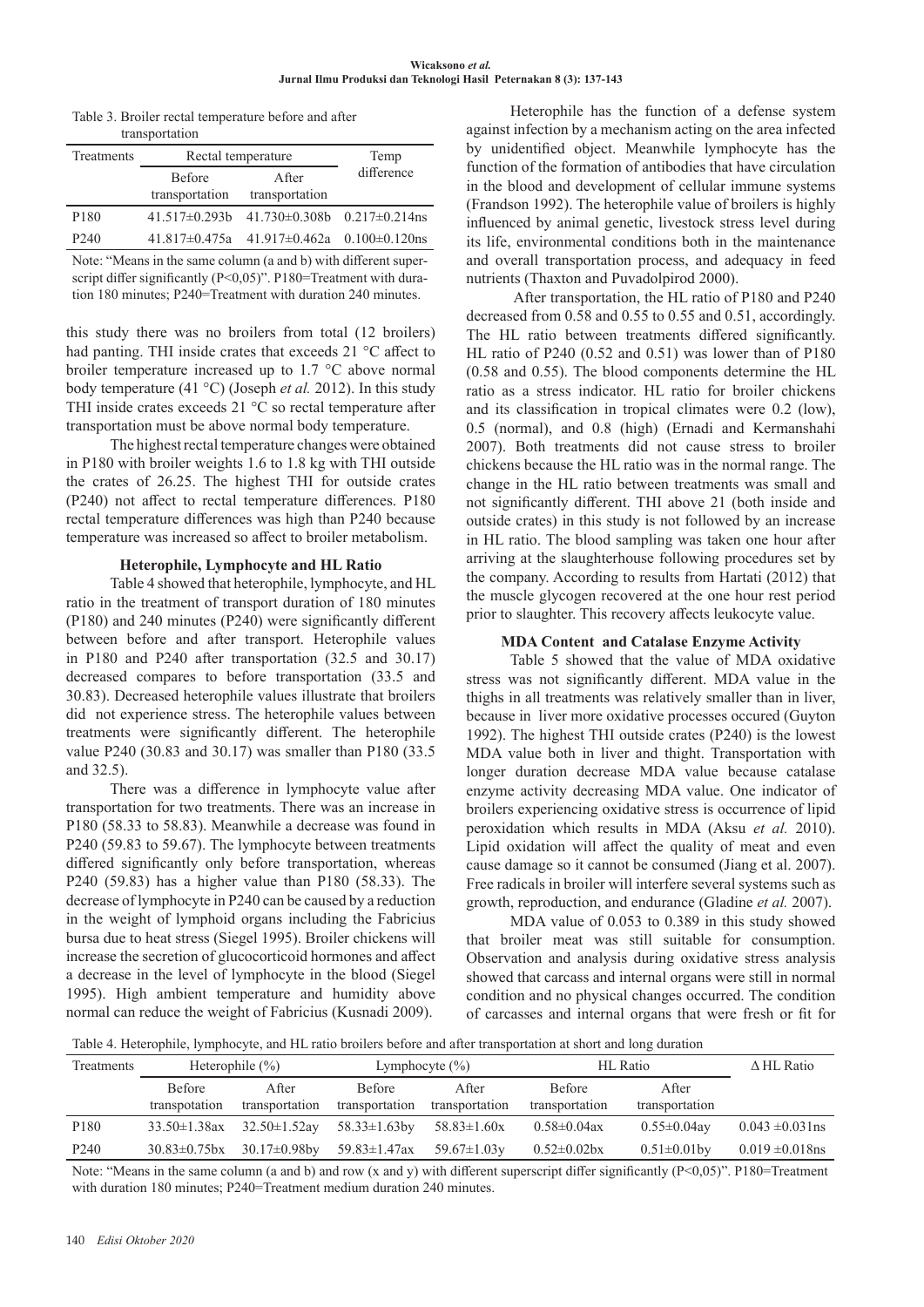| Wicaksono et al.                                                   |  |  |  |  |  |
|--------------------------------------------------------------------|--|--|--|--|--|
| Jurnal Ilmu Produksi dan Teknologi Hasil Peternakan 8 (3): 137-143 |  |  |  |  |  |

Table 5. Malondialdehdyde value in liver and thigh at short and long duration

| Treatment        | $MDA$ liver $(mg/kg)$ | $MDA$ thigh $(mg/kg)$ |
|------------------|-----------------------|-----------------------|
| P <sub>180</sub> | $0.636 \pm 0.827$ ns  | $0.389 \pm 0.117$ ns  |
| P <sub>240</sub> | $0.252 \pm 0.698$ ns  | $0.053 \pm 0.183$ ns  |
|                  |                       |                       |

Note:"Means in the same column with different superscript differ significantly (P<0,05)". P180=Treatment with duration 180 minutes; P240=Treatment with duration 240 minutes

consumption was it can be seen by no change in color or texture, has a reddish white color, texture is not too wet, and does not have a pungent aroma.

Broilers have capability to adapt stress as indicated by MDA impairment. The normal value of MDA broiler is 0.5. MDA value of meat has a smaller value than the MDA organ (Guyton 1992). The internal organs work more against oxidative stress because organs such as the liver carry out the cleansing process of the body. The mechanism of oxidative stress in broiler due to stress is the formation of reactive oxygen species that have no bonds.

The catalase activity in this study showed significantly different results in both liver and thighs. Catalase enzymes in broilers were antioxidant enzymes that work to reduce high oxidative stress values. The catalase enzyme pattern obtained in this study also has a smaller tendency in longer duration of the trip (Table 6). The lowest THI inside crates (P240 27.49) affected catalase enzyme activity both in liver and thight were lower than other treatments (0.097 and 0.088). The longer the duration of transportation journey, the smaller MDA value produced, less catalase enzyme that works. The longer duration (P240) had lower catalase enzyme activity means catalase enzyme works to decrease MDA value.

Catalase enzyme activity in blood and tissue is a sign of metabolic abnormalities. Catalase enzyme is main enzyme because it work by giving hydrogen atoms to radical compounds, then radical compounds will become more stable. Catalase enzyme activity can function optimally supported by availability of other antioxidants in broiler system. Oxidation of fatty acids in broilers also starts from liver and therefore liver will be easily attacked by free radicals which were result of fat metabolism reactions (Guyton 1992). Tables 5 and 6 show the oxidation value that occurs in liver was higher than thigh.

Catalase enzyme function to reduce MDA value depending on availability of antioxidants in system (Aluwong 2015). Catalase enzym activity decrease if there is an increase production of MDA, when MDA cross linking with protein in amino acid grpup which will

Table 6. Catalase enzyme activity in liver and thigh at short and long duration

| Treatment        | Liver catalase<br>(U/mL) | Thigh catalase<br>(U/mL) |
|------------------|--------------------------|--------------------------|
| P <sub>180</sub> | $0.148 \pm 0.073a$       | $0.165 \pm 0.084a$       |
| P <sub>240</sub> | $0.097 \pm 0.023 b$      | $0.088 \pm 0.014b$       |
|                  |                          |                          |

Note: "Means in the same column with different superscript differ significantly (P<0,05)". P180=Treatment with duration 180 minutes; P240=Treatment with duration 240 minutes

form cross molecules thus inactivating membrane enzyme bonds (Bhogade *et al*. 2008). In general, catalase serves to reduce cell damage caused by free radicals. The catalase enzyme functions to reduce level of free radicals in body by breaking down hydrogen peroxide into oxygen and water so that it is easily broken down. Degradation of free radical compounds occurs so that there is no damage to macro molecular components of cells (Valko *et al.* 2007).

In addition to enzyme catalase that works to reduce levels of free radicals, broiler also has superoxide dismutase and glutathione peroxidase enzyme. Some cases in the field, breeders provide additional enzymes both natural and synthetic, one of which is herbal ingredients (David et al. 2012).

The lower MDA value produced, catalase enzyme activity also decreases. This was found in the analysis of both liver and thighs. This happens because there is catalase enzym activity which gives hydrogen atoms to free radical compounds so that it becomes more stable.

#### **Weight Loss Percentage**

Weight loss percentage showed that the results were not significantly different (Table 7). Reduction in body weight ranges from 0.055 to 0.085. Observation of broiler behavior of entire sample observed resulted no individuals experiencing stress. The highest weight loss results obtained in P240 (5.266 %) there the highest THI outside crates (27.38) . P240 transportation duration was longer than P180 so affect to broiler weight loss caused by several factors such as genetic broilers, broiler health status, road conditions during trip, and THI.

#### **CONCLUSION**

The longer transportation duration affects oxidative stress there was decrease catalase enzyme activity and affects perfomance responses there was increase weightloss. HL ratio differences, rectal temperature differences, and MDA values not affected by transportation duration.

Table 7. Broiler weight loss at short and long duration

| <b>Treatments</b> | Weight (kg/head)   |                     | Weight loss         |                    |
|-------------------|--------------------|---------------------|---------------------|--------------------|
|                   | <b>Before</b>      | After               | Kilogram            | $\%$               |
| P <sub>180</sub>  | $1.592 \pm 0.152x$ | $1.537 \pm 0.146y$  | $0.055 \pm 0.017 b$ | $3.421 \pm 0.991b$ |
| P <sub>240</sub>  | $1.605 \pm 0.105x$ | $1.520 \pm 0.104$ y | $0.085 \pm 0.038a$  | 5.266±2.342a       |

Note: "Means in the same column (a and b) and row (x and y) with different superscript differ significantly (P<0,05)". P180=Treatment with duration 180 minutes; P240=Treatment with duration 240 minutes.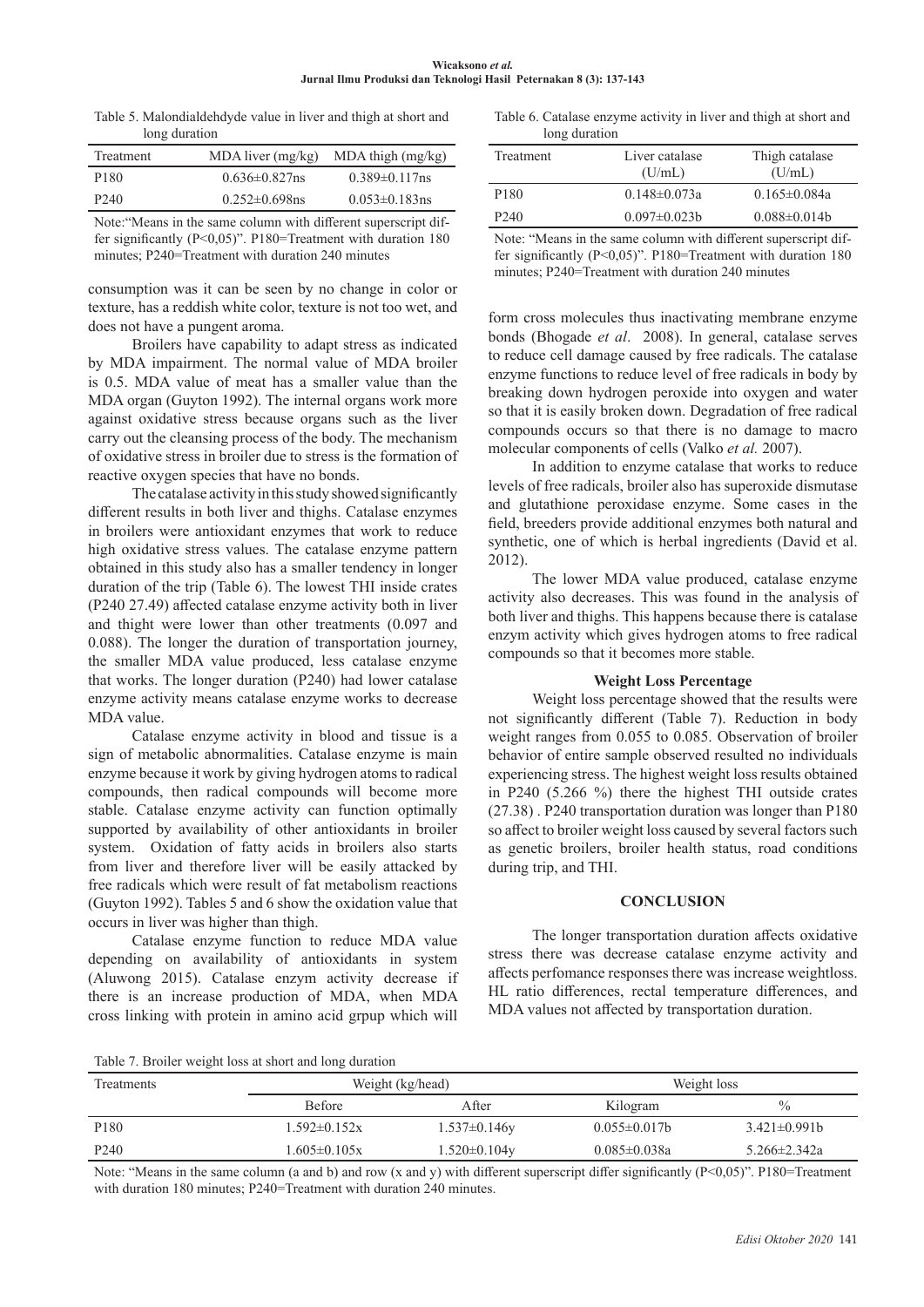## **ACKNOWLEDGEMENT**

The authors would like to acknowledge PT Sierad Produce for providing broiler transportation in this study.

## **REFERENCES**

- **Aksu D. S., T. Aksu, B. Ozsoy, & E. Baytok.** 2010. The effects of replacing inorganic with a lower level of organically complexed minerals (Cu, Zn and Mn) in broiler diets on lipid peroxidation and antioxidant defense systems. Asian-Aust. J. Anim. Sci. 23:1066- 1072.
- **Austic R. E.** 2000. Feeding poultry in hot and cold climates, In: Yousef MK, editor, Stress physiology livest poultry Vol III (CRC Press Inc, Florida (US). 123-136.
- **Bain B. J. & F. R. C. Path.** 2005. Diagnosis from the Blood Smear. N. Engl. J. Med. 353: 498-507.
- Bayliss P. A. & M. H. Hinton. 1990. Transportation of Broilers with Special Reference to Mortality-Rates. Appl. Anim. Behav. Sci. 28. 93-118.
- **Bhogade R. B., A. N. Suryakar, N. G. Joshi, & R. Y. Patil. 2008.** Effect of vitamin E supplementation on oxidative stress in hemodialysis patients. Indian Journal of Clinical Biochemistry. 23 (3): 33-37.
- **David L. S., K. Vidanarachchi, H. W. Samarasinghe, Cyriland, & C. M. B. Dematawewa.** 2012. Effects of Moringa based feed additives on growth performance and carcass quality of broiler chicken. Trop Agric Res. 24 (1): 12-20.
- **Etches R. J., T. M. John, & A. M. Verrinder Gibbins.**  2008. Behavioural, physiological, neuroendocrine, and molecular responses to heat stress. In: Daghir NJ, editor. Poult. Prod. Hot Clim. p. 46-49.
- **Frandson R.D.** 2000. Anatomi dan Fisiologi Ternak 4th ed (Gadjah Mada University Press: Yogyakarta (ID).
- **Gladine C., C. Morand, E. Rock, D. Gruffat, D. Bauchart, & D. Durand.** 2007. The antioxidative effect of plant extract rich polyphenols differs between liver and muscle tissues in rat fed n-3 PUFA rich diet. Anim. Feed Sci. Techno. 139: 257-272.
- **Guyton C. A.** 1992. Fisiologi Kedokteran. Penerbit Buku Kedokteran EGC.
- **Hartati S. C. D.** 2012. Korelasi antara kadar glikogen, asam laktat, pH, daging, dan susut masak daging domba setelah pengangkutan. Jurnal Agri Science*.* 3(5): 4-5.
- **Iwai K., N. Nakaya, Y. Kawasaki, & H. Matsue.** 2002. Antioxidative Functions of Natto, A Kind of Fermented Soybeans: Effect on LDL Oxidation and Lipid Metabolism in Cholesterol-Fed Rats. J. Agric. Food Chem. 50: 3597-3601.
- **Jiang S. Q., Z. Y. Jiang, Y. C. Lin, P. B. Xi, & X. Y. Ma.**  2007. Effect of soy isoflavone on performance, meat quality, and antioxidative property of male broilers fed oxidative fish oil. Asian-Aust. J. Anim. Sci. 20: 1252- 1257.
- **Joseph L. P., W. A. Dozier, H. A. Olanrewaju, J. D. Davis, H. Xin, & R. S. Gates.** 2012. Effect of Temperature-Humidity Index on Live Performance in Broiler

Chickens Grown From 49 to 63 Days of Age. Ninth International Livestock Environment Symposium. Valencia. Spain.

- **Kermanshahi H. & M. Ernadi.** 2007. Effect of Turmenic Rhizome Powder on The Activity of Some Blood Enzyme in Broiler Chicken. Int. J. Poulty. Sci. 6 (1): 48-51.
- **Kusnadi E.** 2009. Perubahan Malonaldehida Hati, Bobot Relatif Bursa Fabricus, dan Rasio Heterofil/Limfosit (H/L) Ayam Broiler yang diberi Cekaman Panas. Media Peternakan. 32(2); 81-87.
- **Mitchell M. A. & P. J. Kettlewell.** 1994. Road transportation of broiler chickens: introduction of physiological stress. World's Poultry Science Journal. 50 (01): 57-59.
- **Mitchell M. A. & P. J. Kettlewell.** 2009. Welfare of Poultry during Transport – a Review Proceedings of The 8th European Symposium on Poultry Welfare. Cervia. Italy. 18-22 May. 90-100.
- **Ondrasovicova O., L. Saba, S. Smirjakova, M. Vargova, M. Ondrasovic, S. Mata, K. Lakticova & W. Wnuk.**  2008. Effects of vehicle-road transport on blood profile in broiler chickens. Departement of The Environment. University of Veterinary Medicine. Komenskeho 73.  $041 - 81.$
- **Purwadi B. A., A. S.Teysar, M. Retno.** 2008. Pengaruh jarak transportasi terhadap biokimia darah ayam broiler. Jurnal Ilmu-ilmu Peternakan. 28 (2): 129 – 133.
- **Sastradipradja D., S.H.S. Sikar, R. Wijayakusuma, T. Ungerer, A. Maad, H. Nasution, R. Suriawinata, & R. Hamzah.** 1989. Fisiologis Veteriner. Pusat Antar Universitas Ilmu Hayati. Bogor (ID): Institut Pertanian Bogor.
- **Scanes C. G., G Brant, & M. A. Ensminger.** 2004. Poultry Science. 4th. Ed. New Jerset. USA: Pearson/Prentice Hall.
- **Siegel H. S.** 1995. Stress, strains, and resistance. Br Poult Sci. 36: 3 – 22.
- **Singh R. P., K. N. C. Murthy, & G. K. Jaya.** 2002. Studies on the Antioxidant Activity of Pomegranate (Punica granatum) Peel and Seed Extracts Using in Vitro Models. J. Agric. Food Chem. 50: 81-86.
- **Tao X. & H Xin. 2003.** Temperature-Humidity-Velocity Index for Market-size Broilers. An ASAE Meeting Presentation.
- **Teeter R. G., M. O. Smith, & C. J. Wiernusz.** 1992. Broiler acclamation to heat distress and feed intake effects on body temperature in birds exposed to thermo neutral and high ambient temperature. Poultry Science. 71: 1101-1104.
- **Thaxton J. P. & S. Puvodolpirod.** 2000. Model of physiological stress in chicken. Poult. Sci. 79: 391-395.
- **Valco M., L. Dieter, M. Jan, T. D. C. Mark, M. Milan, T. Joshua.** 2010. Free radicals and antioxidants in normal physiological functions and human disease. The International Journal of Biochemistry & Cell Biology. 39 (2007) 44–84.
- **Valko M., D. Leibfritz, J. Moncol, M. T. D. Cronin, M. Mazur, & J. Tesler.** 2007. Free radicals and antioxidants in normal physiological functions and human disease.